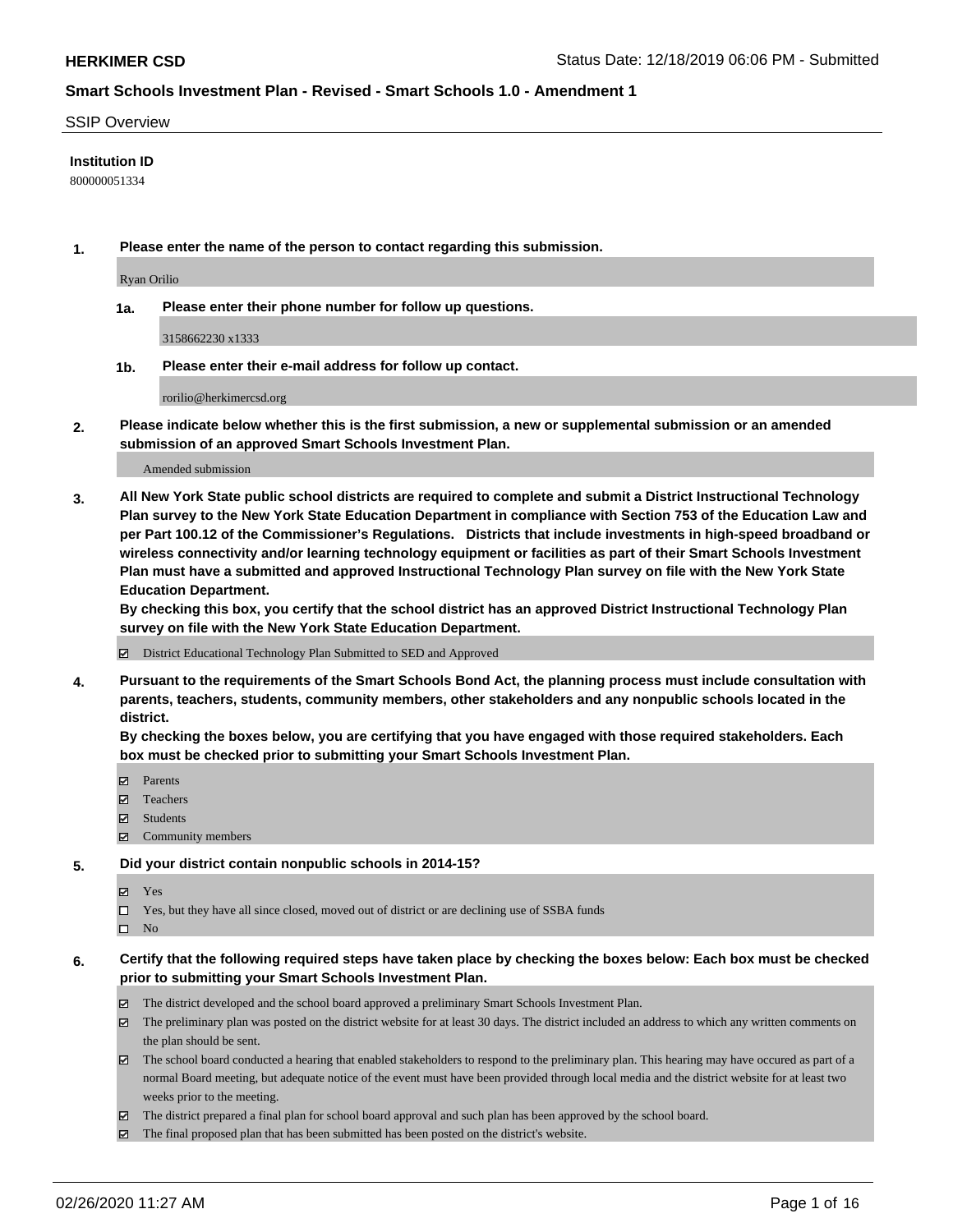SSIP Overview

**6a. Please upload the proposed Smart Schools Investment Plan (SSIP) that was posted on the district's website, along with any supporting materials. Note that this should be different than your recently submitted Educational Technology Survey. The Final SSIP, as approved by the School Board, should also be posted on the website and remain there during the course of the projects contained therein.**

PreliminarySMARTSchoolsInvestmentPlan\_1.pdf

**6b. Enter the webpage address where the final Smart Schools Investment Plan is posted. The Plan should remain posted for the life of the included projects.**

https://www.herkimercsd.org/about/it-department/preliminary-smart-schools-investment-plan/

**7. Please enter an estimate of the total number of students and staff that will benefit from this Smart Schools Investment Plan based on the cumulative projects submitted to date.**

1,400

**8. An LEA/School District may partner with one or more other LEA/School Districts to form a consortium to pool Smart Schools Bond Act funds for a project that meets all other Smart School Bond Act requirements. Each school district participating in the consortium will need to file an approved Smart Schools Investment Plan for the project and submit a signed Memorandum of Understanding that sets forth the details of the consortium including the roles of each respective district.**

 $\Box$  The district plans to participate in a consortium to partner with other school district(s) to implement a Smart Schools project.

### **9. Please enter the name and 6-digit SED Code for each LEA/School District participating in the Consortium.**

| Partner LEA/District | <b>ISED BEDS Code</b> |
|----------------------|-----------------------|
| (No Response)        | (No Response)         |

### **10. Please upload a signed Memorandum of Understanding with all of the participating Consortium partners.**

(No Response)

**11. Your district's Smart Schools Bond Act Allocation is:**

\$953,082

#### **12. Final 2014-15 BEDS Enrollment to calculate Nonpublic Sharing Requirement**

|            | Public Enrollment | Nonpublic Enrollment | Total Enrollment | l Nonpublic Percentage |
|------------|-------------------|----------------------|------------------|------------------------|
| Enrollment | 121<br>.          | -                    | .205.00          | 6.14                   |

**13. This table compares each category budget total, as entered in that category's page, to the total expenditures listed in the category's expenditure table. Any discrepancies between the two must be resolved before submission.**

|                                                 | Sub-Allocations | <b>Expenditure Totals</b> | Difference |
|-------------------------------------------------|-----------------|---------------------------|------------|
| <b>School Connectivity</b>                      | 0.00            | 0.00                      | 0.00       |
| <b>Connectivity Projects for</b><br>Communities | 0.00            | 0.00                      | 0.00       |
| Classroom Technology                            | 0.00            | 0.00                      | 0.00       |
| Pre-Kindergarten Classrooms                     | 0.00            | 0.00                      | 0.00       |
| Replace Transportable<br>Classrooms             | 0.00            | 0.00                      | 0.00       |
| <b>High-Tech Security Features</b>              | 16,566.00       | 16,566.00                 | 0.00       |
| Nonpublic Loan                                  | 0.00            | 0.00                      | 0.00       |
| Totals:                                         |                 |                           |            |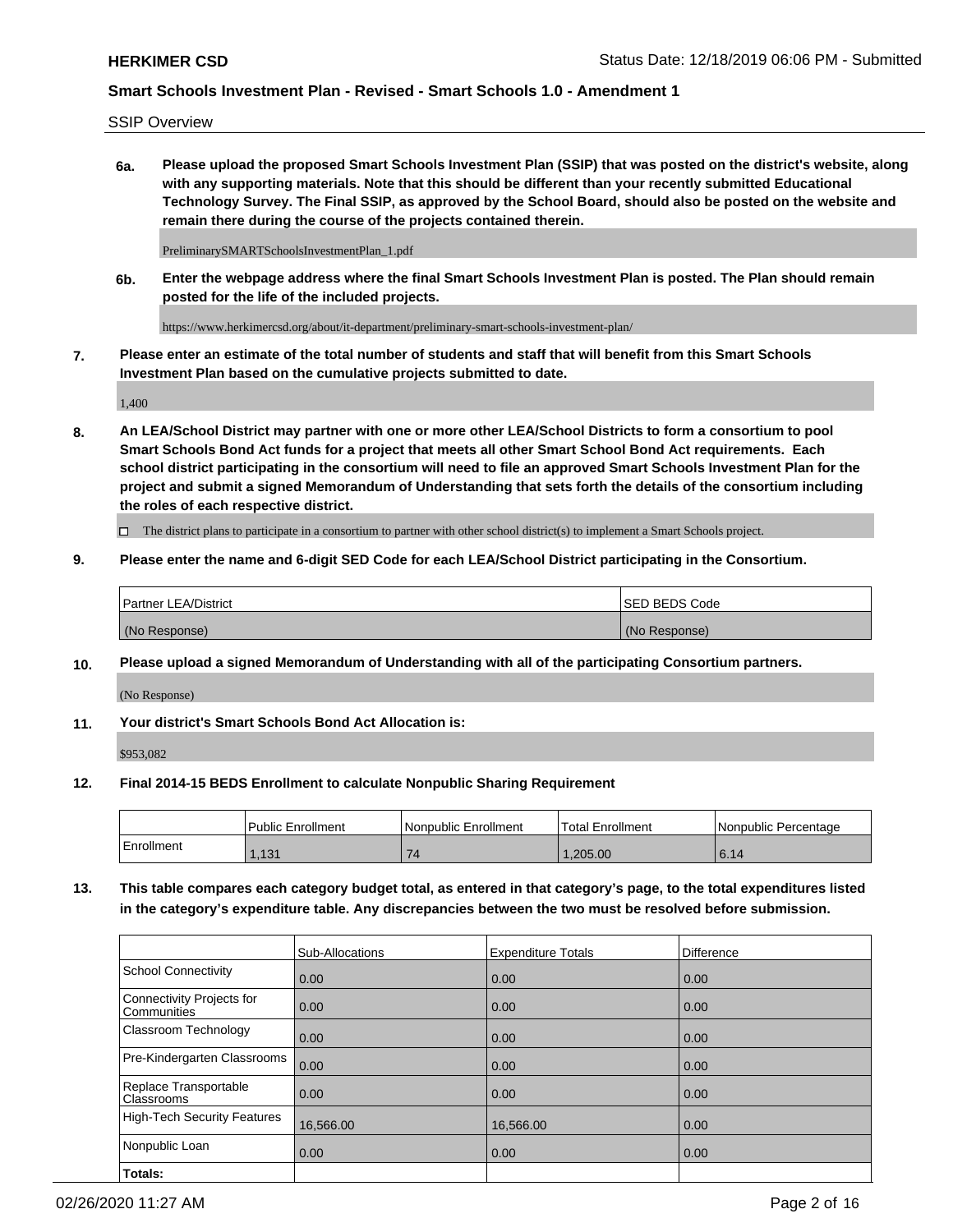SSIP Overview

| <b>Sub-Allocations</b> | Expenditure Totals | <b>Difference</b> |
|------------------------|--------------------|-------------------|
| 16,566                 | 16,566             | 0                 |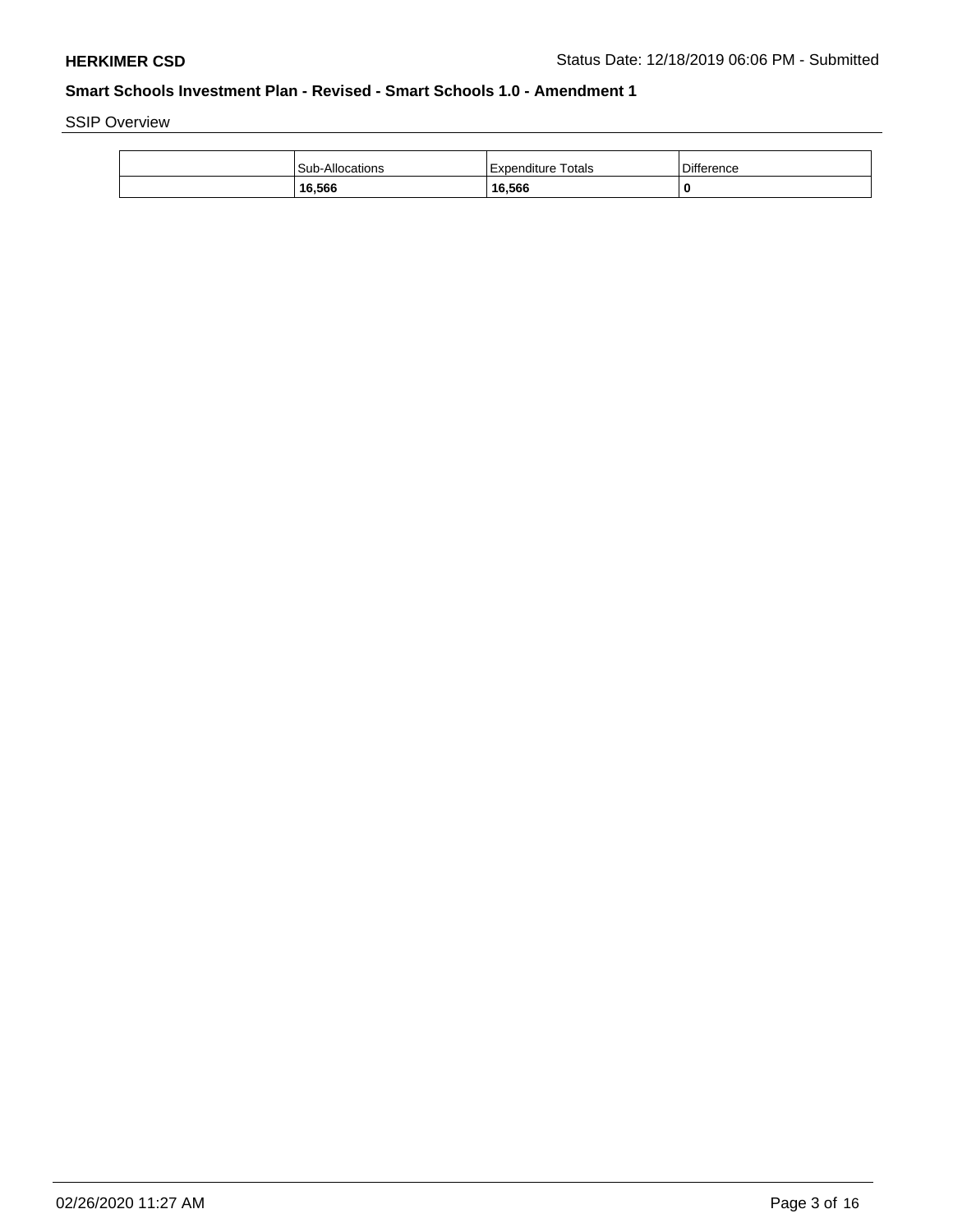School Connectivity

- **1. In order for students and faculty to receive the maximum benefit from the technology made available under the Smart Schools Bond Act, their school buildings must possess sufficient connectivity infrastructure to ensure that devices can be used during the school day. Smart Schools Investment Plans must demonstrate that:**
	- **• sufficient infrastructure that meets the Federal Communications Commission's 100 Mbps per 1,000 students standard currently exists in the buildings where new devices will be deployed, or**
	- **• is a planned use of a portion of Smart Schools Bond Act funds, or**
	- **• is under development through another funding source.**

**Smart Schools Bond Act funds used for technology infrastructure or classroom technology investments must increase the number of school buildings that meet or exceed the minimum speed standard of 100 Mbps per 1,000 students and staff within 12 months. This standard may be met on either a contracted 24/7 firm service or a "burstable" capability. If the standard is met under the burstable criteria, it must be:**

**1. Specifically codified in a service contract with a provider, and**

**2. Guaranteed to be available to all students and devices as needed, particularly during periods of high demand, such as computer-based testing (CBT) periods.**

**Please describe how your district already meets or is planning to meet this standard within 12 months of plan submission.**

(No Response)

**1a. If a district believes that it will be impossible to meet this standard within 12 months, it may apply for a waiver of this requirement, as described on the Smart Schools website. The waiver must be filed and approved by SED prior to submitting this survey.**

 $\Box$  By checking this box, you are certifying that the school district has an approved waiver of this requirement on file with the New York State Education Department.

**2. Connectivity Speed Calculator (Required). If the district currently meets the required speed, enter "Currently Met" in the last box: Expected Date When Required Speed Will be Met.**

|                  | l Number of     | Required Speed | Current Speed in | Expected Speed  | Expected Date                           |
|------------------|-----------------|----------------|------------------|-----------------|-----------------------------------------|
|                  | <b>Students</b> | In Mbps        | l Mbps           | to be Attained  | When Required                           |
|                  |                 |                |                  |                 | l Within 12 Months ISpeed Will be Met l |
| Calculated Speed | (No Response)   | 0.00           | (No Response)    | l (No Response) | l (No Response)                         |

**3. Describe how you intend to use Smart Schools Bond Act funds for high-speed broadband and/or wireless connectivity projects in school buildings.**

(No Response)

**4. Describe the linkage between the district's District Instructional Technology Plan and how the proposed projects will improve teaching and learning. (There should be a link between your response to this question and your responses to Question 1 in Section IV - NYSED Initiatives Alignment: "Explain how the district use of instructional technology will serve as a part of a comprehensive and sustained effort to support rigorous academic standards attainment and performance improvement for students."** 

**Your answer should also align with your answers to the questions in Section II - Strategic Technology Planning and the associated Action Steps in Section III - Action Plan.)**

(No Response)

**5. If the district wishes to have students and staff access the Internet from wireless devices within the school building, or in close proximity to it, it must first ensure that it has a robust Wi-Fi network in place that has sufficient bandwidth to meet user demand.**

**Please describe how you have quantified this demand and how you plan to meet this demand.**

(No Response)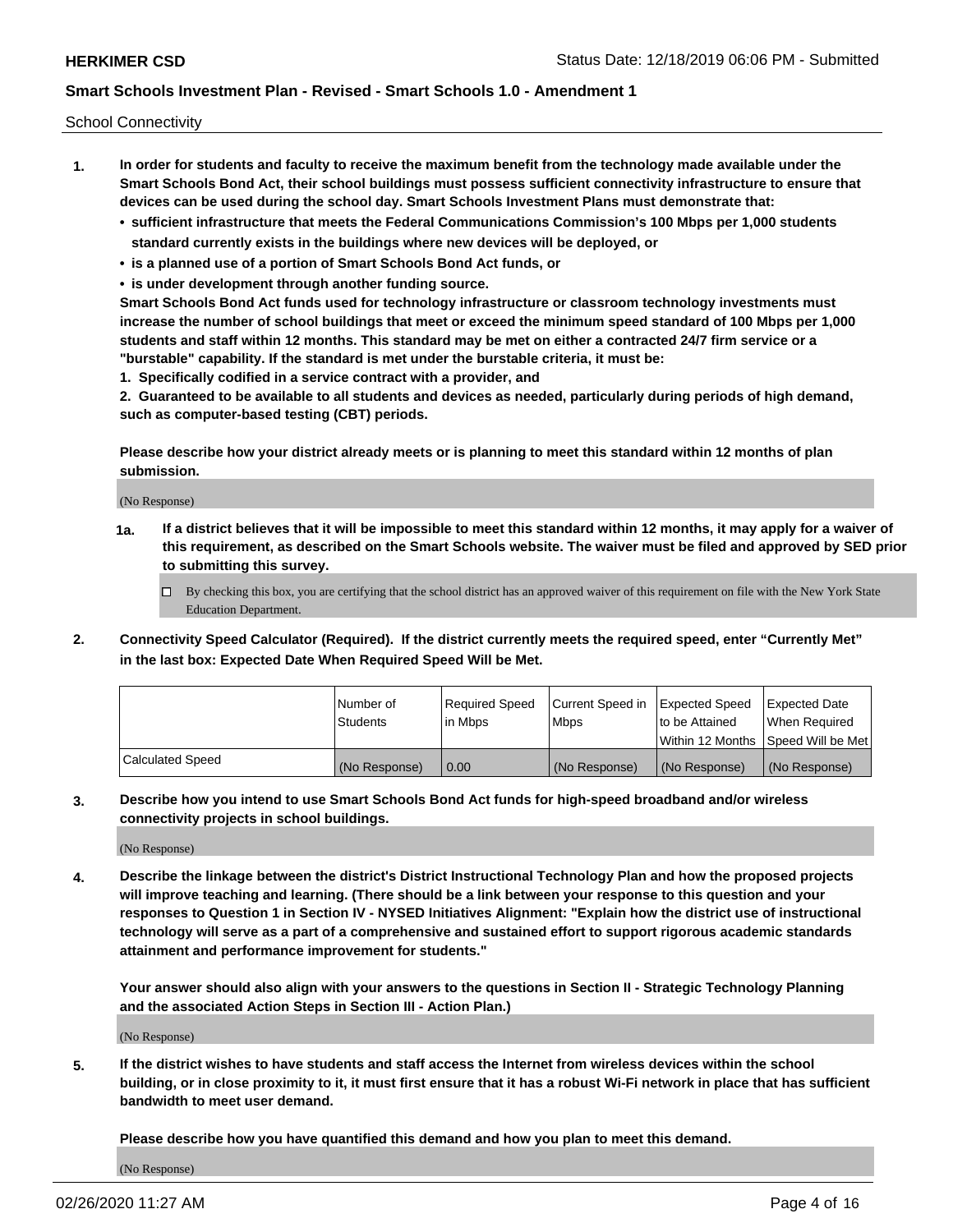School Connectivity

**6. Smart Schools plans with any expenditures in the School Connectivity category require a project number from the Office of Facilities Planning. Districts must submit an SSBA LOI and receive project numbers prior to submitting the SSIP. As indicated on the LOI, some projects may be eligible for a streamlined review and will not require a building permit.**

**Please indicate on a separate row each project number given to you by the Office of Facilities Planning.**

| Project Number |  |
|----------------|--|
| (No Response)  |  |

**7. Certain high-tech security and connectivity infrastructure projects may be eligible for an expedited review process as determined by the Office of Facilities Planning.**

### **Was your project deemed eligible for streamlined review?**

(No Response)

### **8. Include the name and license number of the architect or engineer of record.**

| Name          | License Number |
|---------------|----------------|
| (No Response) | (No Response)  |

#### **9. Public Expenditures – Loanable (Counts toward the nonpublic loan calculation)**

| Select the allowable expenditure type.<br>Repeat to add another item under each type. | <b>PUBLIC</b> Items to be<br>l Purchased | Quantity         | l Cost Per Item  | <b>Total Cost</b> |
|---------------------------------------------------------------------------------------|------------------------------------------|------------------|------------------|-------------------|
| (No Response)                                                                         | (No Response)                            | (No<br>Response) | (No<br>Response) | 0.00              |
|                                                                                       |                                          | 0                | 0.00             |                   |

# **10. Public Expenditures – Non-Loanable (Does not count toward nonpublic loan calculation)**

| Select the allowable expenditure<br>type.      | <b>PUBLIC</b> Items to be purchased | Quantity      | Cost per Item | <b>Total Cost</b> |
|------------------------------------------------|-------------------------------------|---------------|---------------|-------------------|
| Repeat to add another item under<br>each type. |                                     |               |               |                   |
| (No Response)                                  | (No Response)                       | (No Response) | (No Response) | 0.00              |
|                                                |                                     |               | 0.00          |                   |

#### **11. Final 2014-15 BEDS Enrollment to calculate Nonpublic Sharing Requirement (no changes allowed.)**

|            | Public Enrollment | Nonpublic Enrollment | 'Total Enrollment | l Nonpublic Percentage |
|------------|-------------------|----------------------|-------------------|------------------------|
| Enrollment | .131              |                      | .205.00           | 6.14                   |

### **12. Total Public Budget - Loanable (Counts toward the nonpublic loan calculation)**

|                                               | Public Allocations | <b>Estimated Nonpublic Loan</b><br>Amount | Estimated Total Sub-Allocations |
|-----------------------------------------------|--------------------|-------------------------------------------|---------------------------------|
| Network/Access Costs                          | (No Response)      | 0.00                                      | 0.00                            |
| School Internal Connections and<br>Components | (No Response)      | 0.00                                      | 0.00                            |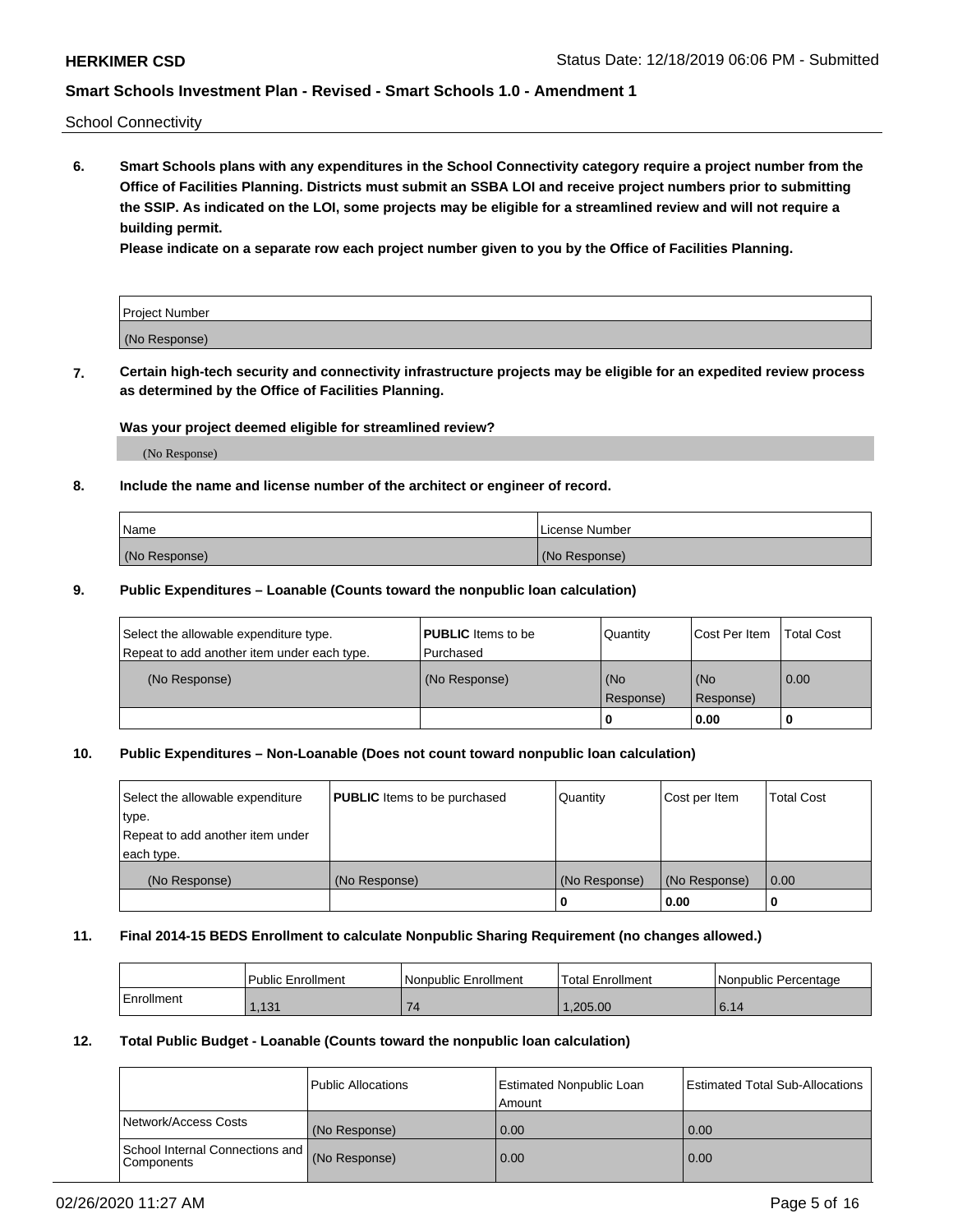School Connectivity

|              | Public Allocations | <b>Estimated Nonpublic Loan</b><br>Amount | <b>Estimated Total Sub-Allocations</b> |
|--------------|--------------------|-------------------------------------------|----------------------------------------|
| <b>Other</b> | (No Response)      | 0.00                                      | 0.00                                   |
| Totals:      | 0.00               |                                           | 0                                      |

# **13. Total Public Budget – Non-Loanable (Does not count toward the nonpublic loan calculation)**

|                                                   | Sub-<br>Allocation |
|---------------------------------------------------|--------------------|
| Network/Access Costs                              | (No Response)      |
| Outside Plant Costs                               | (No Response)      |
| <b>School Internal Connections and Components</b> | (No Response)      |
| <b>Professional Services</b>                      | (No Response)      |
| Testing                                           | (No Response)      |
| <b>Other Upfront Costs</b>                        | (No Response)      |
| <b>Other Costs</b>                                | (No Response)      |
| Totals:                                           | 0.00               |

# **14. School Connectivity Totals**

|                          | Total Sub-Allocations |
|--------------------------|-----------------------|
| Total Loanable Items     | 0.00                  |
| Total Non-Ioanable Items | 0.00                  |
| Totals:                  | 0                     |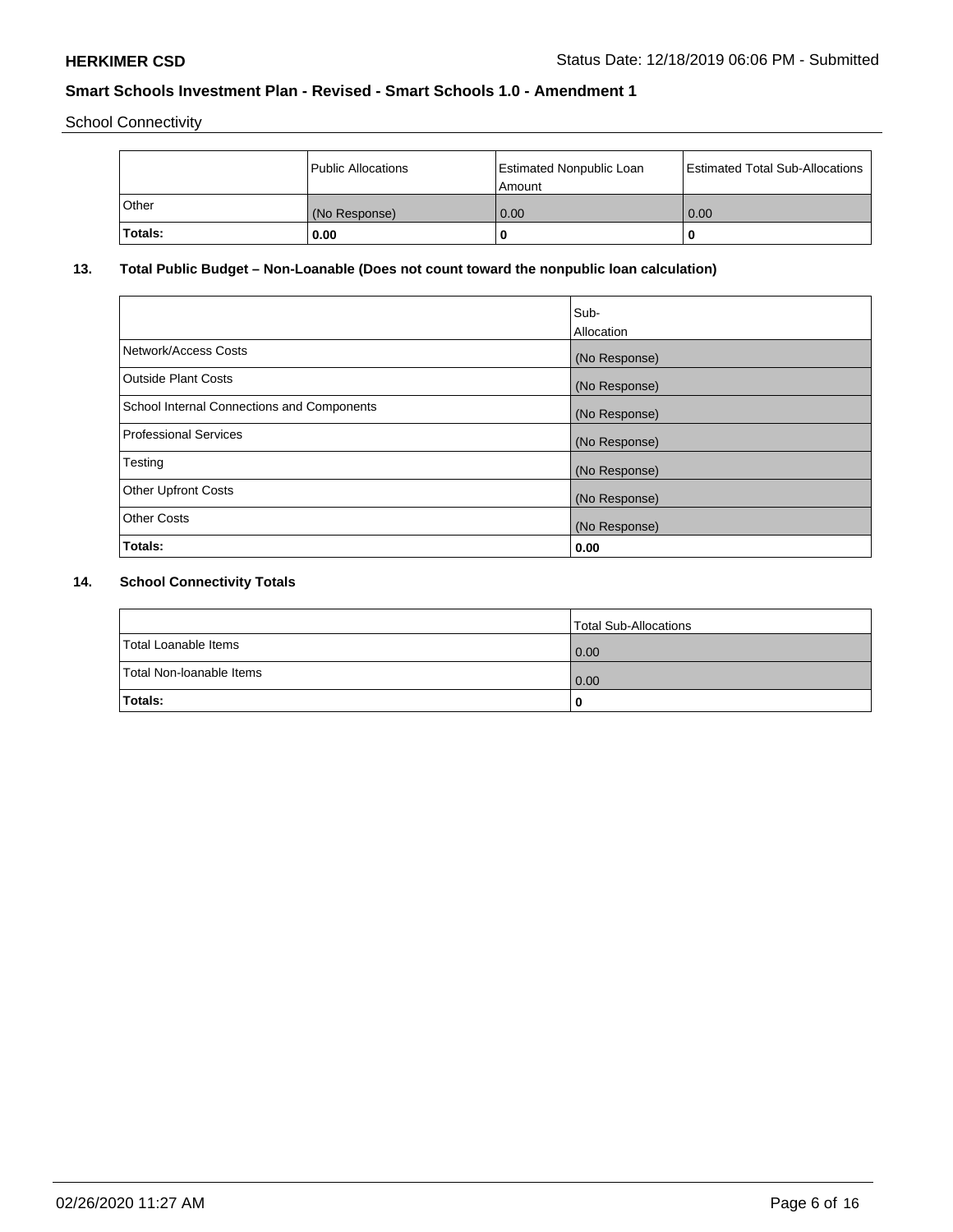Community Connectivity (Broadband and Wireless)

**1. Describe how you intend to use Smart Schools Bond Act funds for high-speed broadband and/or wireless connectivity projects in the community.**

(No Response)

**2. Please describe how the proposed project(s) will promote student achievement and increase student and/or staff access to the Internet in a manner that enhances student learning and/or instruction outside of the school day and/or school building.**

(No Response)

**3. Community connectivity projects must comply with all the necessary local building codes and regulations (building and related permits are not required prior to plan submission).**

 $\Box$  I certify that we will comply with all the necessary local building codes and regulations.

**4. Please describe the physical location of the proposed investment.**

(No Response)

**5. Please provide the initial list of partners participating in the Community Connectivity Broadband Project, along with their Federal Tax Identification (Employer Identification) number.**

| <b>Project Partners</b> | l Federal ID # |
|-------------------------|----------------|
| (No Response)           | (No Response)  |

**6. Please detail the type, quantity, per unit cost and total cost of the eligible items under each sub-category.**

| Select the allowable expenditure | Item to be purchased | Quantity      | Cost per Item | <b>Total Cost</b> |
|----------------------------------|----------------------|---------------|---------------|-------------------|
| type.                            |                      |               |               |                   |
| Repeat to add another item under |                      |               |               |                   |
| each type.                       |                      |               |               |                   |
| (No Response)                    | (No Response)        | (No Response) | (No Response) | 0.00              |
|                                  |                      | o             | 0.00          |                   |

**7. If you are submitting an allocation for Community Connectivity, complete this table.**

**Note that the calculated Total at the bottom of the table must equal the Total allocation for this category that you entered in the SSIP Overview overall budget.**

|                                    | Sub-Allocation |
|------------------------------------|----------------|
| Network/Access Costs               | (No Response)  |
| Outside Plant Costs                | (No Response)  |
| <b>Tower Costs</b>                 | (No Response)  |
| <b>Customer Premises Equipment</b> | (No Response)  |
| <b>Professional Services</b>       | (No Response)  |
| Testing                            | (No Response)  |
| <b>Other Upfront Costs</b>         | (No Response)  |
| <b>Other Costs</b>                 | (No Response)  |
| Totals:                            | 0.00           |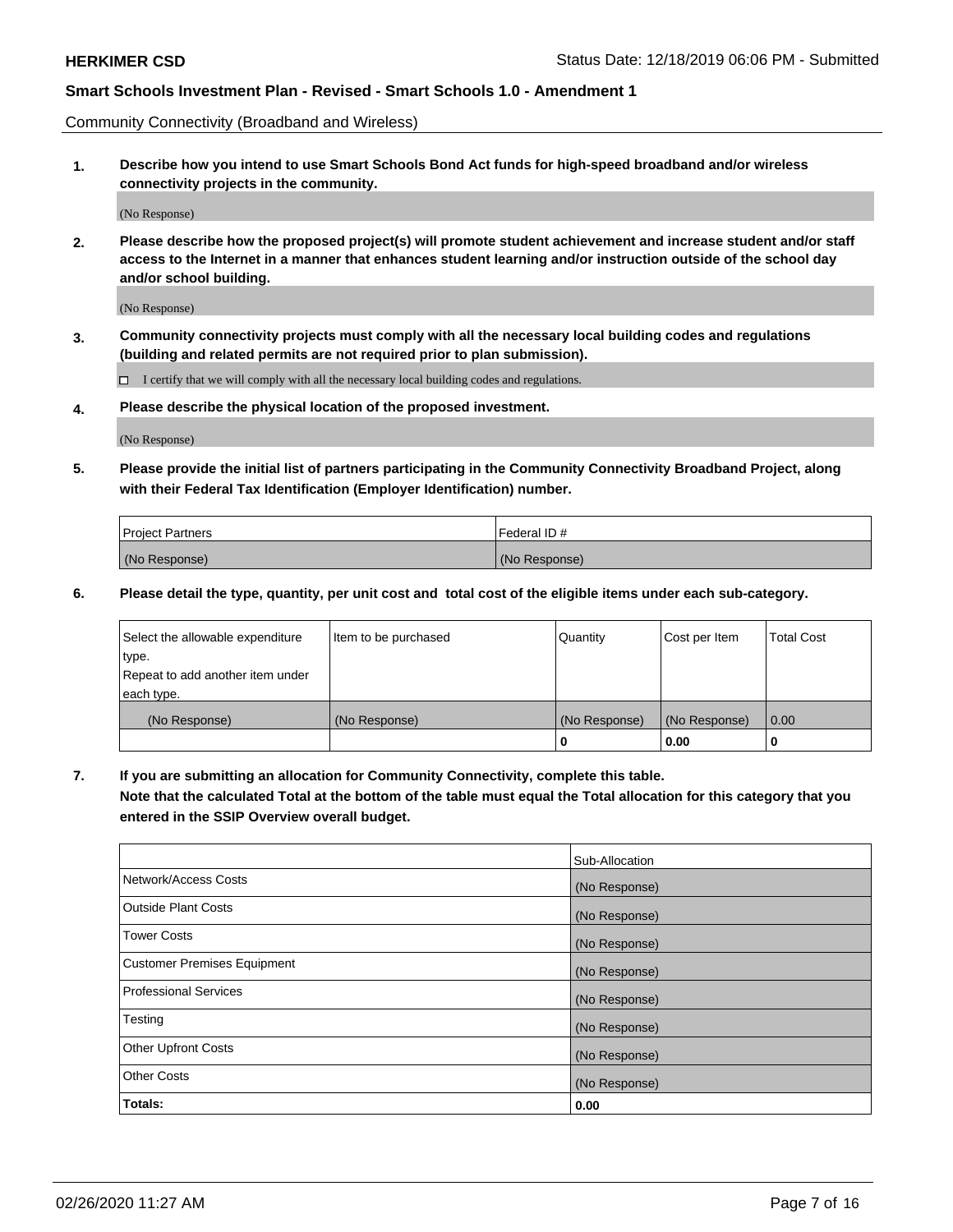#### Classroom Learning Technology

**1. In order for students and faculty to receive the maximum benefit from the technology made available under the Smart Schools Bond Act, their school buildings must possess sufficient connectivity infrastructure to ensure that devices can be used during the school day. Smart Schools Investment Plans must demonstrate that sufficient infrastructure that meets the Federal Communications Commission's 100 Mbps per 1,000 students standard currently exists in the buildings where new devices will be deployed, or is a planned use of a portion of Smart Schools Bond Act funds, or is under development through another funding source. Smart Schools Bond Act funds used for technology infrastructure or classroom technology investments must increase the number of school buildings that meet or exceed the minimum speed standard of 100 Mbps per 1,000 students and staff within 12 months. This standard may be met on either a contracted 24/7 firm service or a**

- **"burstable" capability. If the standard is met under the burstable criteria, it must be:**
- **1. Specifically codified in a service contract with a provider, and**

**2. Guaranteed to be available to all students and devices as needed, particularly during periods of high demand, such as computer-based testing (CBT) periods.**

**Please describe how your district already meets or is planning to meet this standard within 12 months of plan submission.**

(No Response)

- **1a. If a district believes that it will be impossible to meet this standard within 12 months, it may apply for a waiver of this requirement, as described on the Smart Schools website. The waiver must be filed and approved by SED prior to submitting this survey.**
	- By checking this box, you are certifying that the school district has an approved waiver of this requirement on file with the New York State Education Department.
- **2. Connectivity Speed Calculator (Required). If the district currently meets the required speed, enter "Currently Met" in the last box: Expected Date When Required Speed Will be Met.**

|                         | l Number of<br><b>Students</b> | Required Speed<br>l in Mbps | Current Speed in<br>l Mbps | Expected Speed<br>to be Attained | <b>Expected Date</b><br>When Required |
|-------------------------|--------------------------------|-----------------------------|----------------------------|----------------------------------|---------------------------------------|
|                         |                                |                             |                            |                                  | Within 12 Months  Speed Will be Met   |
| <b>Calculated Speed</b> | (No Response)                  | 0.00                        | (No Response)              | (No Response)                    | (No Response)                         |

**3. If the district wishes to have students and staff access the Internet from wireless devices within the school building, or in close proximity to it, it must first ensure that it has a robust Wi-Fi network in place that has sufficient bandwidth to meet user demand.**

**Please describe how you have quantified this demand and how you plan to meet this demand.**

(No Response)

**4. All New York State public school districts are required to complete and submit an Instructional Technology Plan survey to the New York State Education Department in compliance with Section 753 of the Education Law and per Part 100.12 of the Commissioner's Regulations.**

**Districts that include educational technology purchases as part of their Smart Schools Investment Plan must have a submitted and approved Instructional Technology Plan survey on file with the New York State Education Department.**

- By checking this box, you are certifying that the school district has an approved Instructional Technology Plan survey on file with the New York State Education Department.
- **5. Describe the devices you intend to purchase and their compatibility with existing or planned platforms or systems. Specifically address the adequacy of each facility's electrical, HVAC and other infrastructure necessary to install and support the operation of the planned technology.**

(No Response)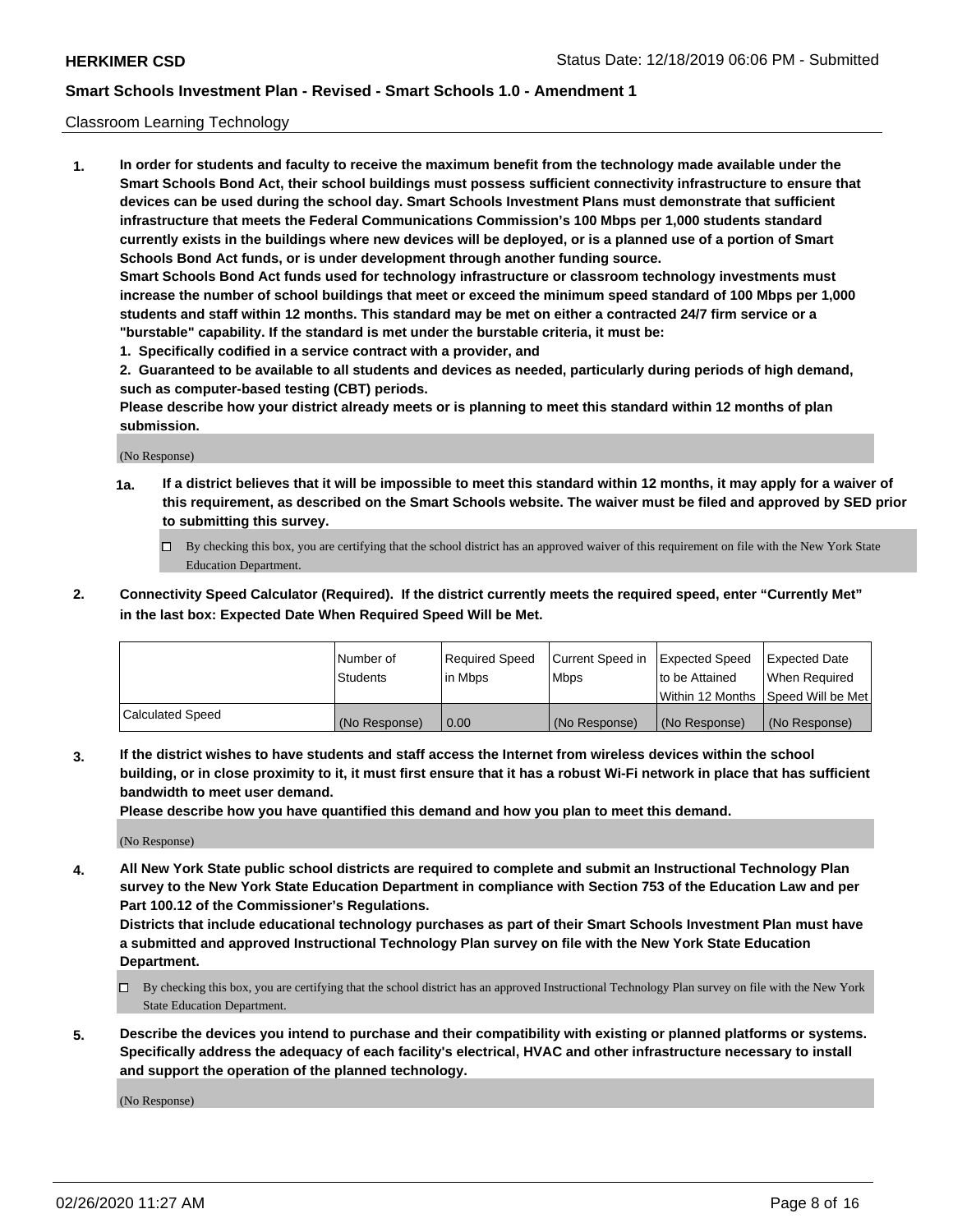#### Classroom Learning Technology

- **6. Describe how the proposed technology purchases will:**
	- **> enhance differentiated instruction;**
	- **> expand student learning inside and outside the classroom;**
	- **> benefit students with disabilities and English language learners; and**
	- **> contribute to the reduction of other learning gaps that have been identified within the district.**

**The expectation is that districts will place a priority on addressing the needs of students who struggle to succeed in a rigorous curriculum. Responses in this section should specifically address this concern and align with the district's Instructional Technology Plan (in particular Question 2 of E. Curriculum and Instruction: "Does the district's instructional technology plan address the needs of students with disabilities to ensure equitable access to instruction, materials and assessments?" and Question 3 of the same section: "Does the district's instructional technology plan address the provision of assistive technology specifically for students with disabilities to ensure access to and participation in the general curriculum?")**

**In addition, describe how the district ensures equitable access to instruction, materials and assessments and participation in the general curriculum for both SWD and English Language Learners/Multilingual Learners (ELL/MLL) students.**

(No Response)

**7. Where appropriate, describe how the proposed technology purchases will enhance ongoing communication with parents and other stakeholders and help the district facilitate technology-based regional partnerships, including distance learning and other efforts.**

(No Response)

**8. Describe the district's plan to provide professional development to ensure that administrators, teachers and staff can employ the technology purchased to enhance instruction successfully.**

**Note: This response should be aligned and expanded upon in accordance with your district's response to Question 1 of F. Professional Development of your Instructional Technology Plan: "Please provide a summary of professional development offered to teachers and staff, for the time period covered by this plan, to support technology to enhance teaching and learning. Please include topics, audience and method of delivery within your summary."**

(No Response)

- **9. Districts must contact one of the SUNY/CUNY teacher preparation programs listed on the document on the left side of the page that supplies the largest number of the district's new teachers to request advice on innovative uses and best practices at the intersection of pedagogy and educational technology.**
	- By checking this box, you certify that you have contacted the SUNY/CUNY teacher preparation program that supplies the largest number of your new teachers to request advice on these issues.
	- **9a. Please enter the name of the SUNY or CUNY Institution that you contacted.**

(No Response)

**9b. Enter the primary Institution phone number.**

(No Response)

**9c. Enter the name of the contact person with whom you consulted and/or will be collaborating with on innovative uses of technology and best practices.**

(No Response)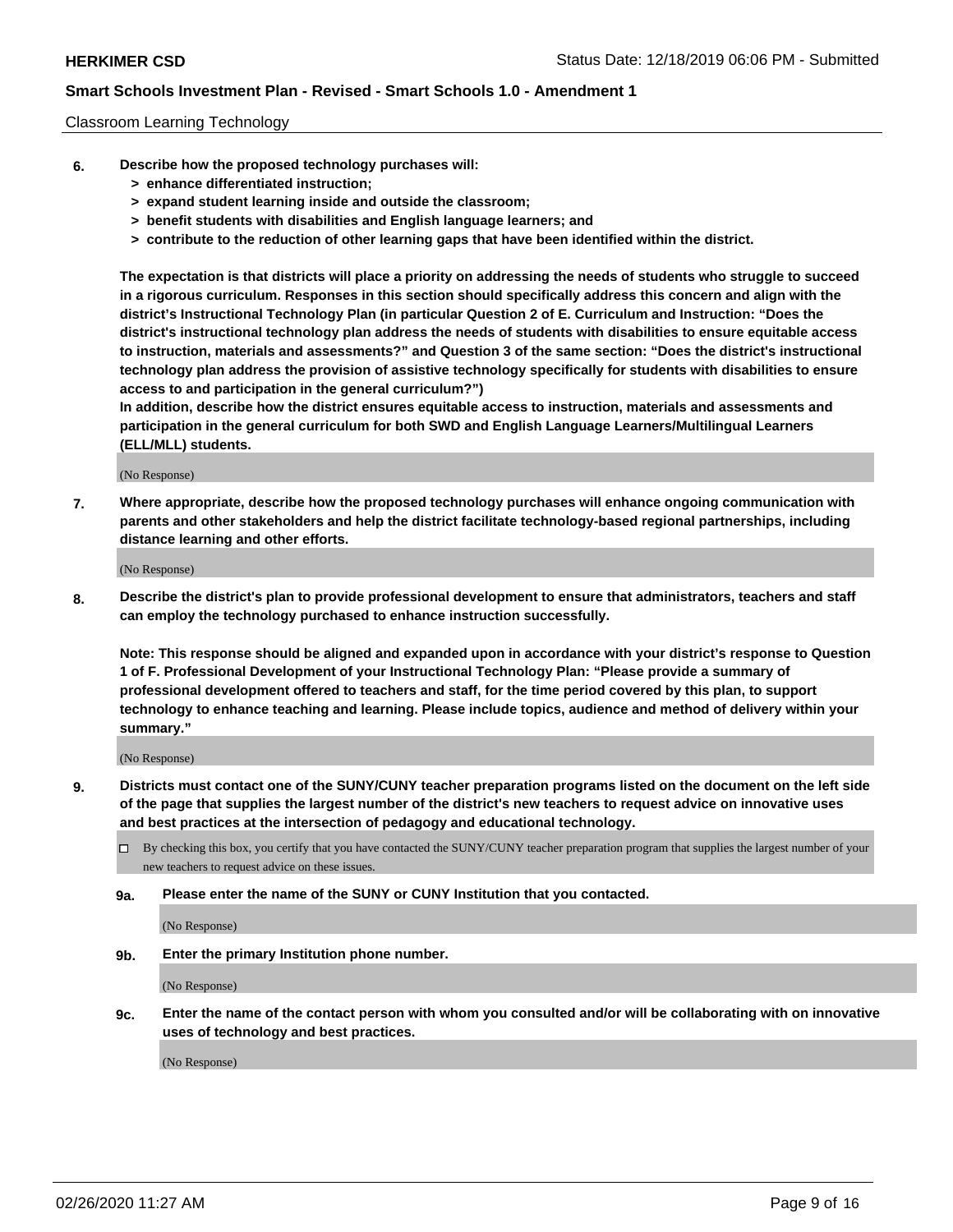#### Classroom Learning Technology

**10. To ensure the sustainability of technology purchases made with Smart Schools funds, districts must demonstrate a long-term plan to maintain and replace technology purchases supported by Smart Schools Bond Act funds. This sustainability plan shall demonstrate a district's capacity to support recurring costs of use that are ineligible for Smart Schools Bond Act funding such as device maintenance, technical support, Internet and wireless fees, maintenance of hotspots, staff professional development, building maintenance and the replacement of incidental items. Further, such a sustainability plan shall include a long-term plan for the replacement of purchased devices and equipment at the end of their useful life with other funding sources.**

 $\Box$  By checking this box, you certify that the district has a sustainability plan as described above.

**11. Districts must ensure that devices purchased with Smart Schools Bond funds will be distributed, prepared for use, maintained and supported appropriately. Districts must maintain detailed device inventories in accordance with generally accepted accounting principles.**

By checking this box, you certify that the district has a distribution and inventory management plan and system in place.

#### **12. Please detail the type, quantity, per unit cost and total cost of the eligible items under each sub-category.**

| Select the allowable expenditure<br>type.<br>Repeat to add another item under | Item to be Purchased | Quantity      | Cost per Item | <b>Total Cost</b> |
|-------------------------------------------------------------------------------|----------------------|---------------|---------------|-------------------|
| each type.<br>(No Response)                                                   | (No Response)        | (No Response) | (No Response) | 0.00              |
|                                                                               |                      | 0             | 0.00          |                   |

#### **13. Final 2014-15 BEDS Enrollment to calculate Nonpublic Sharing Requirement (no changes allowed.)**

|            | l Public Enrollment | <b>INonpublic Enrollment</b> | <b>Total Enrollment</b> | Nonpublic<br>l Percentage |
|------------|---------------------|------------------------------|-------------------------|---------------------------|
| Enrollment | 1,131               | 74                           | 1.205.00                | 6.14                      |

### **14. If you are submitting an allocation for Classroom Learning Technology complete this table.**

|                         | Public School Sub-Allocation | <b>Estimated Nonpublic Loan</b><br>Amount<br>(Based on Percentage Above) | Estimated Total Public and<br>Nonpublic Sub-Allocation |
|-------------------------|------------------------------|--------------------------------------------------------------------------|--------------------------------------------------------|
| Interactive Whiteboards | (No Response)                | 0.00                                                                     | 0.00                                                   |
| Computer Servers        | (No Response)                | 0.00                                                                     | 0.00                                                   |
| Desktop Computers       | (No Response)                | 0.00                                                                     | 0.00                                                   |
| <b>Laptop Computers</b> | (No Response)                | 0.00                                                                     | 0.00                                                   |
| <b>Tablet Computers</b> | (No Response)                | 0.00                                                                     | 0.00                                                   |
| Other Costs             | (No Response)                | 0.00                                                                     | 0.00                                                   |
| Totals:                 | 0.00                         | 0                                                                        | 0                                                      |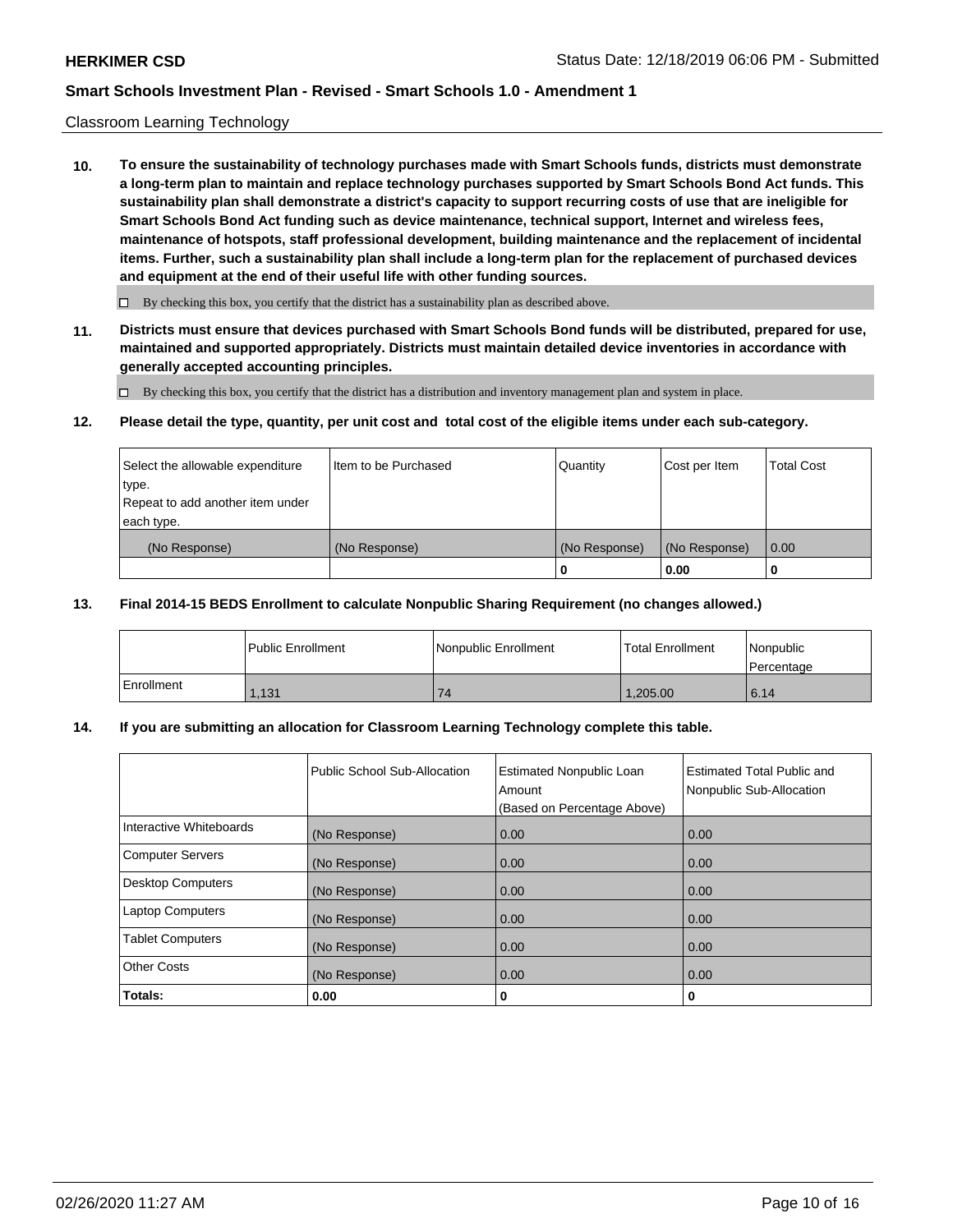#### Pre-Kindergarten Classrooms

**1. Provide information regarding how and where the district is currently serving pre-kindergarten students and justify the need for additional space with enrollment projections over 3 years.**

(No Response)

- **2. Describe the district's plan to construct, enhance or modernize education facilities to accommodate prekindergarten programs. Such plans must include:**
	- **Specific descriptions of what the district intends to do to each space;**
	- **An affirmation that new pre-kindergarten classrooms will contain a minimum of 900 square feet per classroom;**
	- **The number of classrooms involved;**
	- **The approximate construction costs per classroom; and**
	- **Confirmation that the space is district-owned or has a long-term lease that exceeds the probable useful life of the improvements.**

(No Response)

**3. Smart Schools Bond Act funds may only be used for capital construction costs. Describe the type and amount of additional funds that will be required to support ineligible ongoing costs (e.g. instruction, supplies) associated with any additional pre-kindergarten classrooms that the district plans to add.**

(No Response)

**4. All plans and specifications for the erection, repair, enlargement or remodeling of school buildings in any public school district in the State must be reviewed and approved by the Commissioner. Districts that plan capital projects using their Smart Schools Bond Act funds will undergo a Preliminary Review Process by the Office of Facilities Planning.**

**Please indicate on a separate row each project number given to you by the Office of Facilities Planning.**

| Project Number |  |
|----------------|--|
| (No Response)  |  |
|                |  |

**5. Please detail the type, quantity, per unit cost and total cost of the eligible items under each sub-category.**

| Select the allowable expenditure | Item to be purchased | Quantity      | Cost per Item | <b>Total Cost</b> |
|----------------------------------|----------------------|---------------|---------------|-------------------|
| type.                            |                      |               |               |                   |
| Repeat to add another item under |                      |               |               |                   |
| each type.                       |                      |               |               |                   |
| (No Response)                    | (No Response)        | (No Response) | (No Response) | 0.00              |
|                                  |                      | U             | 0.00          |                   |

**6. If you have made an allocation for Pre-Kindergarten Classrooms, complete this table. Note that the calculated Total at the bottom of the table must equal the Total allocation for this category that you entered in the SSIP Overview overall budget.**

|                                          | Sub-Allocation |
|------------------------------------------|----------------|
| Construct Pre-K Classrooms               | (No Response)  |
| Enhance/Modernize Educational Facilities | (No Response)  |
| <b>Other Costs</b>                       | (No Response)  |
| Totals:                                  | 0.00           |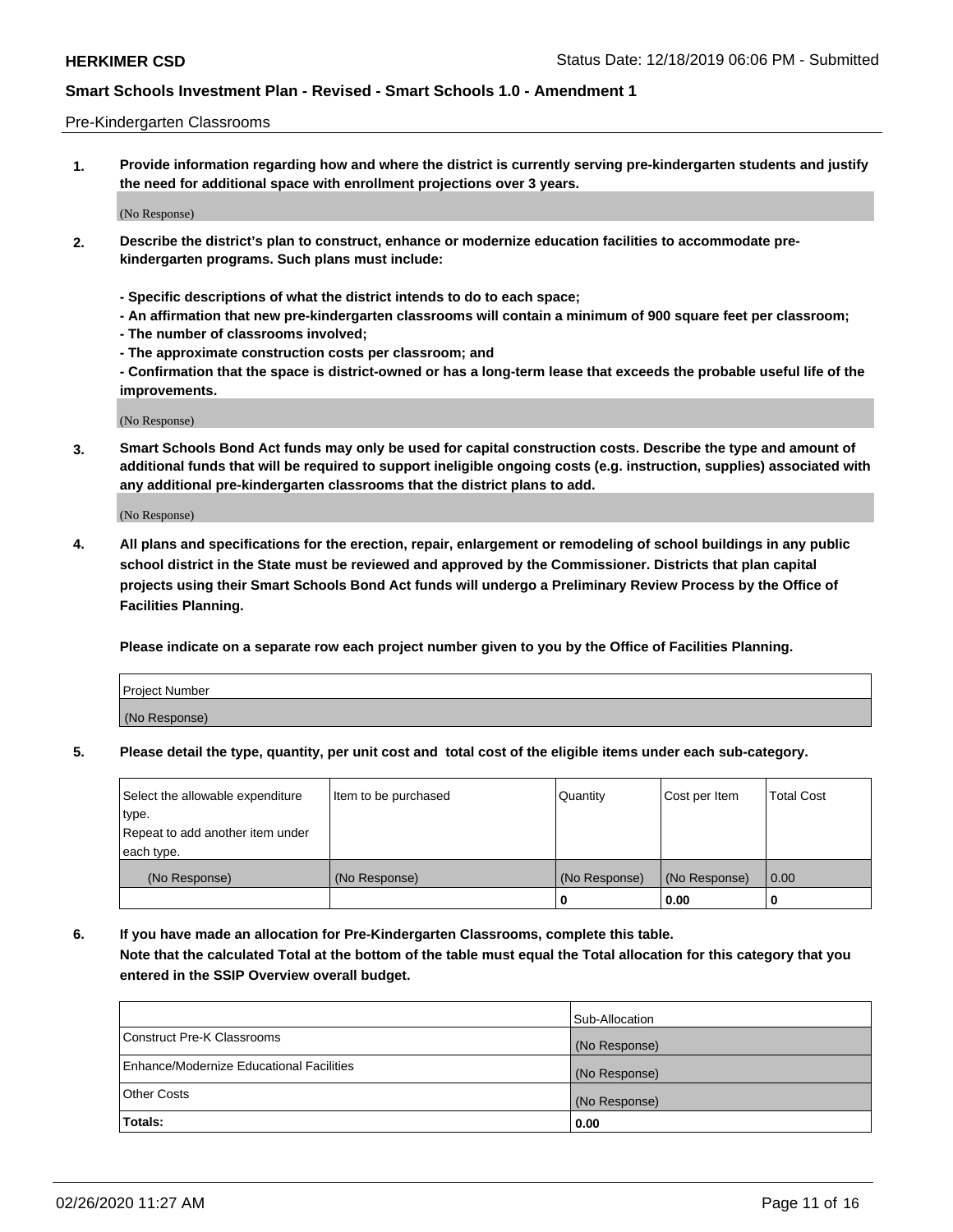Replace Transportable Classrooms

**1. Describe the district's plan to construct, enhance or modernize education facilities to provide high-quality instructional space by replacing transportable classrooms.**

(No Response)

**2. All plans and specifications for the erection, repair, enlargement or remodeling of school buildings in any public school district in the State must be reviewed and approved by the Commissioner. Districts that plan capital projects using their Smart Schools Bond Act funds will undergo a Preliminary Review Process by the Office of Facilities Planning.**

**Please indicate on a separate row each project number given to you by the Office of Facilities Planning.**

| Project Number |  |
|----------------|--|
|                |  |
|                |  |
|                |  |
| (No Response)  |  |
|                |  |
|                |  |

**3. For large projects that seek to blend Smart Schools Bond Act dollars with other funds, please note that Smart Schools Bond Act funds can be allocated on a pro rata basis depending on the number of new classrooms built that directly replace transportable classroom units.**

**If a district seeks to blend Smart Schools Bond Act dollars with other funds describe below what other funds are being used and what portion of the money will be Smart Schools Bond Act funds.**

(No Response)

**4. Please detail the type, quantity, per unit cost and total cost of the eligible items under each sub-category.**

| Select the allowable expenditure           | Item to be purchased | Quantity      | Cost per Item | <b>Total Cost</b> |
|--------------------------------------------|----------------------|---------------|---------------|-------------------|
| ∣type.<br>Repeat to add another item under |                      |               |               |                   |
| each type.                                 |                      |               |               |                   |
| (No Response)                              | (No Response)        | (No Response) | (No Response) | 0.00              |
|                                            |                      | 0             | 0.00          |                   |

**5. If you have made an allocation for Replace Transportable Classrooms, complete this table. Note that the calculated Total at the bottom of the table must equal the Total allocation for this category that you entered in the SSIP Overview overall budget.**

|                                                | Sub-Allocation |
|------------------------------------------------|----------------|
| Construct New Instructional Space              | (No Response)  |
| Enhance/Modernize Existing Instructional Space | (No Response)  |
| <b>Other Costs</b>                             | (No Response)  |
| Totals:                                        | 0.00           |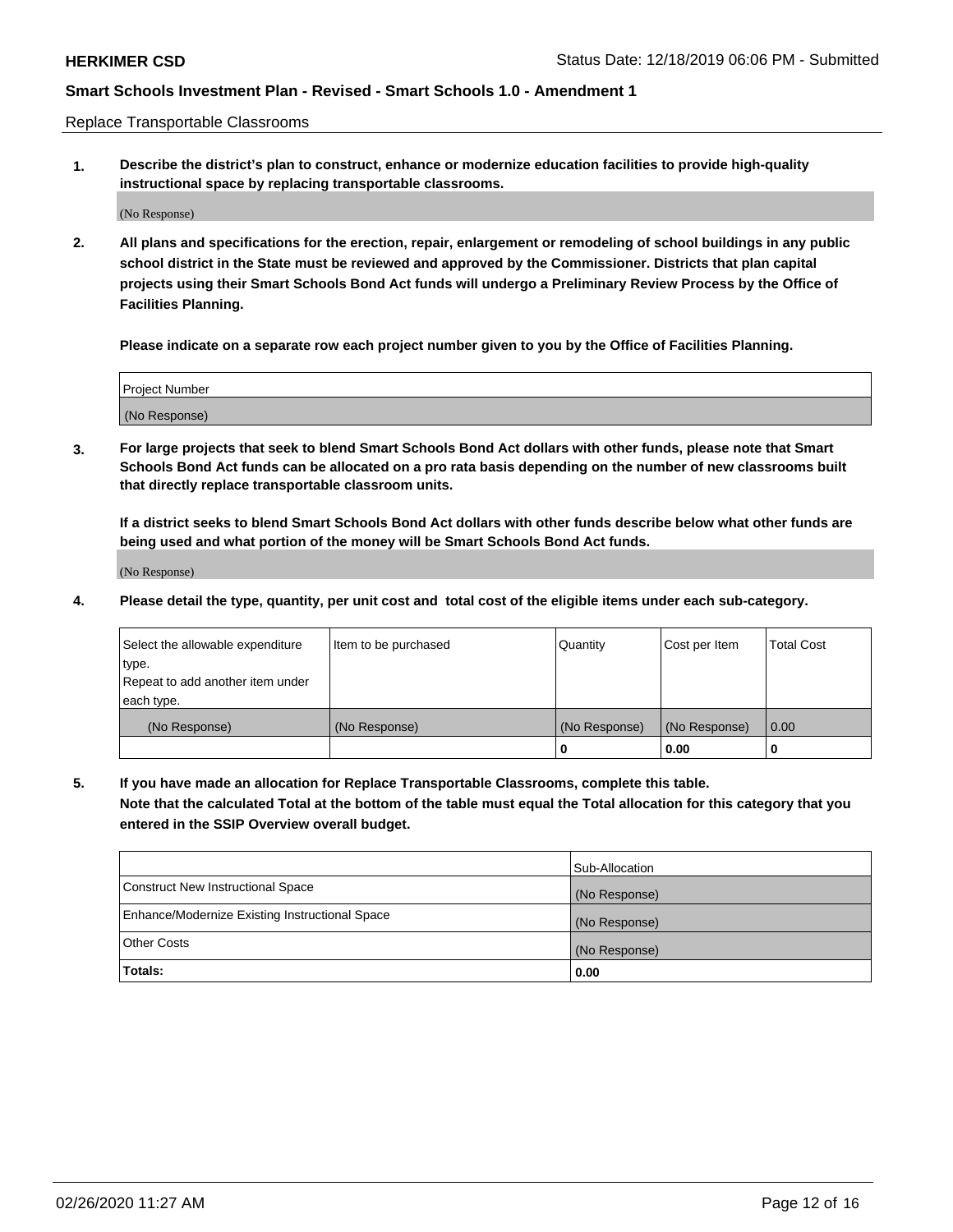### High-Tech Security Features

# **1. Describe how you intend to use Smart Schools Bond Act funds to install high-tech security features in school buildings and on school campuses.**

This amendment is to simply add another line item for our Electronic Security System. Originally, we put in for security cameras and a server, under the impression that the cost of the cameras included the licensing. When we received final billing, we noticed that the licensing was not included on our original quoting from the security company.

So this amendment is to add the licensing for the cameras to the plan.

**2. All plans and specifications for the erection, repair, enlargement or remodeling of school buildings in any public school district in the State must be reviewed and approved by the Commissioner. Smart Schools plans with any expenditures in the High-Tech Security category require a project number from the Office of Facilities Planning. Districts must submit an SSBA LOI and receive project numbers prior to submitting the SSIP. As indicated on the LOI, some projects may be eligible for a streamlined review and will not require a building permit. Please indicate on a separate row each project number given to you by the Office of Facilities Planning.**

| <b>Project Number</b> |  |
|-----------------------|--|
| 21-06-01-06-7-999-BA1 |  |

### **3. Was your project deemed eligible for streamlined Review?**

- Yes
- $\hfill \square$  No
- **3a. Districts with streamlined projects must certify that they have reviewed all installations with their licensed architect or engineer of record, and provide that person's name and license number. The licensed professional must review the products and proposed method of installation prior to implementation and review the work during and after completion in order to affirm that the work was code-compliant, if requested.**

By checking this box, you certify that the district has reviewed all installations with a licensed architect or engineer of record.

**4. Include the name and license number of the architect or engineer of record.**

| Name                   | License Number |
|------------------------|----------------|
| Jim King (King & King) | 15925          |

**5. Please detail the type, quantity, per unit cost and total cost of the eligible items under each sub-category.**

| Select the allowable expenditure<br>∣type.<br>Repeat to add another item under<br>each type. | Item to be purchased       | Quantity | Cost per Item | <b>Total Cost</b> |
|----------------------------------------------------------------------------------------------|----------------------------|----------|---------------|-------------------|
| <b>Electronic Security System</b>                                                            | <b>3MP Camera Licenses</b> | 66       | 251.00        | 16,566,00         |
|                                                                                              |                            | 66       | 251.00        | 16.566            |

**6. If you have made an allocation for High-Tech Security Features, complete this table. Enter each Sub-category Public Allocation based on the the expenditures listed in Table #5.**

|                                                      | Sub-Allocation    |
|------------------------------------------------------|-------------------|
| Capital-Intensive Security Project (Standard Review) | $\overline{0.00}$ |
| Electronic Security System                           | 16,566.00         |
| <b>Entry Control System</b>                          | 0.00              |
| Approved Door Hardening Project                      | 0.00              |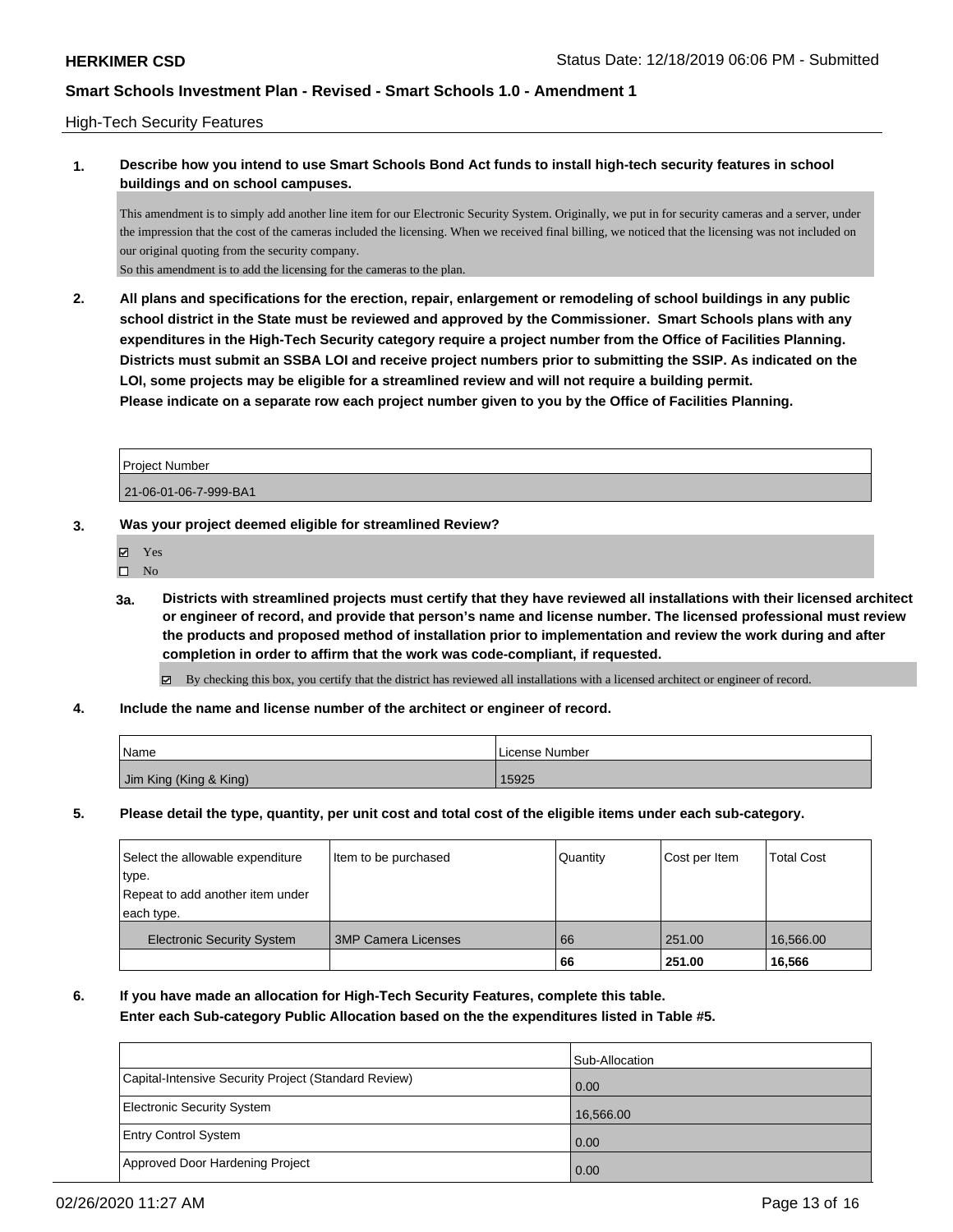High-Tech Security Features

|                    | Sub-Allocation    |
|--------------------|-------------------|
| <b>Other Costs</b> | $\overline{0.00}$ |
| <b>Totals:</b>     | 16,566.00         |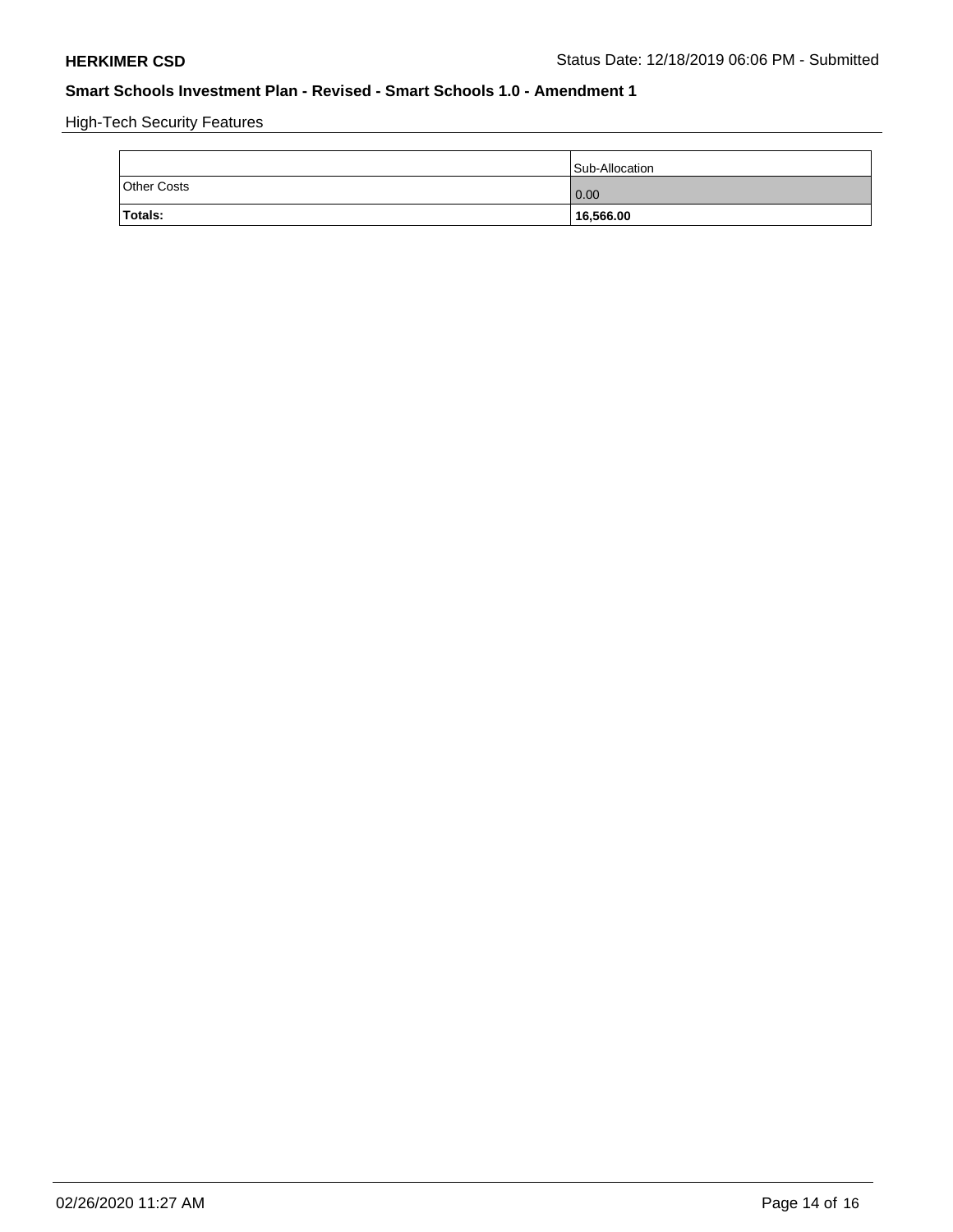Non-Public Schools

**1. Describe your plan to utilize SSBA funds to purchase devices and loan to the nonpublic schools within your district. Please specify what devices have been requested by the nonpublic schools. If the nonpublic schools have not finalized requests, the district should provide the date nonpublic schools will submit the request by.**

(No Response)

**2. A final Smart Schools Investment Plan cannot be approved until school authorities have adopted regulations specifying the date by which requests from nonpublic schools for the purchase and loan of Smart Schools Bond Act classroom technology must be received by the district.**

By checking this box, you certify that you have such a plan and associated regulations in place that have been made public.

**2a. Please enter the date each year nonpublic schools must request loanable items from the school district. This date cannot be earlier than June 1 of the previous school year.**

(No Response)

### **3. Final 2014-15 BEDS Enrollment to calculate Nonpublic Sharing Requirement (no changes allowed.)**

|            | Public Enrollment | Nonpublic Enrollment | Total Enrollment | l Nonpublic Percentage |
|------------|-------------------|----------------------|------------------|------------------------|
| Enrollment | 1,131             |                      | .205.00          | 6.14                   |

### **4. Nonpublic Loan Calculator**

|                                                        | Loanable     | Loanable   | Additional       | Estimated   | Previously | Cumulative | Final Per  | <b>Final Total</b> |
|--------------------------------------------------------|--------------|------------|------------------|-------------|------------|------------|------------|--------------------|
|                                                        | School       | Classroom  | Nonpublic        | l Per Pupil | Approved   | Per Pupil  | Pupil Loan | Loan               |
|                                                        | Connectivity | Technology | Loan             | Amount -    | Per Pupil  | Loan       | Amount -   | Amount -           |
|                                                        |              |            | (Optional)       | This Plan   | Amount(s)  | Amount     | This Plan  | This Plan          |
| Required Nonpublic<br>Loan                             | 0.00         | 0.00       |                  | 0.00        | 62.00      | 62.00      | 0.00       | 0.00               |
| Final Adjusted Loan<br>- (If additional loan<br>funds) | 0.00         | 0.00       | (No<br>Response) | 0.00        | 62.00      | 62.00      | 0.00       | 0.00               |

### **5. Nonpublic Share**

|                                          | Final Per Pupil Amount | Final Nonpublic Loan Amount |
|------------------------------------------|------------------------|-----------------------------|
| Pending and Previously<br>Approved Plans | 62.00                  | 4.588.00                    |
| This Plan                                | 0.00                   | 0.00                        |
| Total                                    | 62.00                  | 4,588.00                    |

### **6. Distribution of Nonpublic Loan Amount by School**

| Nonpublic School Name            | 12018-19 K-12 Enrollment | Special Ed School? If Yes, not eligible |
|----------------------------------|--------------------------|-----------------------------------------|
| <b>ST FRANCIS DE SALES EARLY</b> |                          | No.                                     |
| I CHILDHOOD                      |                          |                                         |

### **7. Please detail the type, quantity and per unit cost of the eligible items under each sub-category.**

| Select the allowable expenditure<br>type.<br>Repeat to add another item under<br>each type. | Items to be purchased | Quantity      | Cost Per Item | <b>Total Cost</b> |
|---------------------------------------------------------------------------------------------|-----------------------|---------------|---------------|-------------------|
| (No Response)                                                                               | (No Response)         | (No Response) | (No Response) | 0.00              |